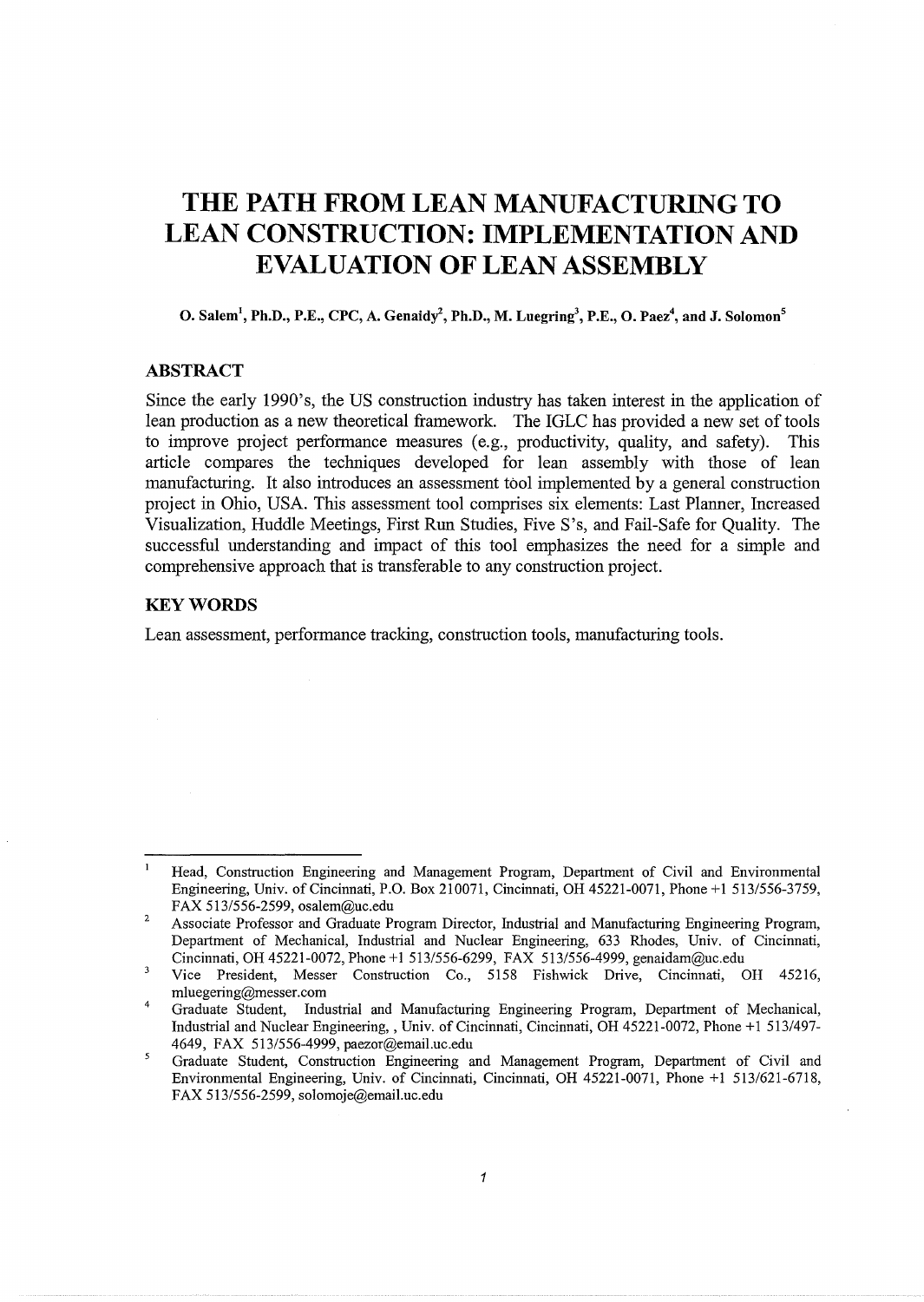## **INTRODUCTION**

Japanese manufacturing techniques have been benchmarked by Western manufacturers for more than three decades (Druker, 1971; Schonberger, 1982). After the results of the study conducted by the International Motor Vehicle Program (IMPV), those techniques were seen as part of a new production system known as lean production (Krafick, 1988; Bartezzaghi, 1999). The scope of those techniques was not limited to manufacturing. In fact, Bowen and Youngdahl (1998) present cases of process-based services applying lean production practices.

Having the characteristics of production and service systems, the construction industry has also taken some steps toward the application of the lean production concept (Howell, 1999). Lean construction, however, presents additional challenges as a case of project-based production. The concept of Lean Enterprise (Murman et al., 2002) comprises a variety of production systems that share common principles: Waste minimization, responsiveness to change, just-in-time, effective relationships within the value stream, continuous improvement and quality from the beginning constitute the core goals of the Lean Enterprise.

Lean construction has sought a new foundation for project management (Koskela, 2002). The International Group for Lean Construction (IGLC) has led research on the application of lean techniques in the construction industry. The IGLC has provided tools for operational planning and control, supply, visualization, and continuous improvement. Emerging techniques have started to change the way constructors manage their own operations.

The extension of specific manufacturing techniques to lean construction is still an open question. It is clear that both contexts conform to a socio-technological construct (Niepce  $\&$ Molleman, 1998) where the combination of human and technical elements ensures higher performance outcomes (Moore, 2002). In practice, however, it is important to determine a set of tools that can be applied to achieve higher performance outcomes in construction projects.

This paper presents a study that was conducted on a construction project in which specific lean construction elements were tested. Each technique was evaluated in terms of its impact on the performance of the project. Based on the findings of the study, a new 'lean assessment tool' is proposed to quantify the results of lean implementations.

# **MOVING FROM LEAN MANUFACTURING TECHNIQUES TO LEAN ASSEMBLY TECHNIQUES**

Ballard (LCI, 2000) divides the Lean Project Delivery System into four interconnected phases: project defmition, lean design, lean supply and lean assembly. This study focuses on Lean Assembly, starting from the first delivery of resources to the site and ending with the project turnover. Lean assembly is particularly important to General Contractors (GC) since they develop a human and technical structure for this activity.

By definition, techniques follow a heuristic approach; practices are designed and test through trial and errors until they can be implemented across companies. In lean production, techniques are linked through a common framework (Monden, 1993, Feld, 2001).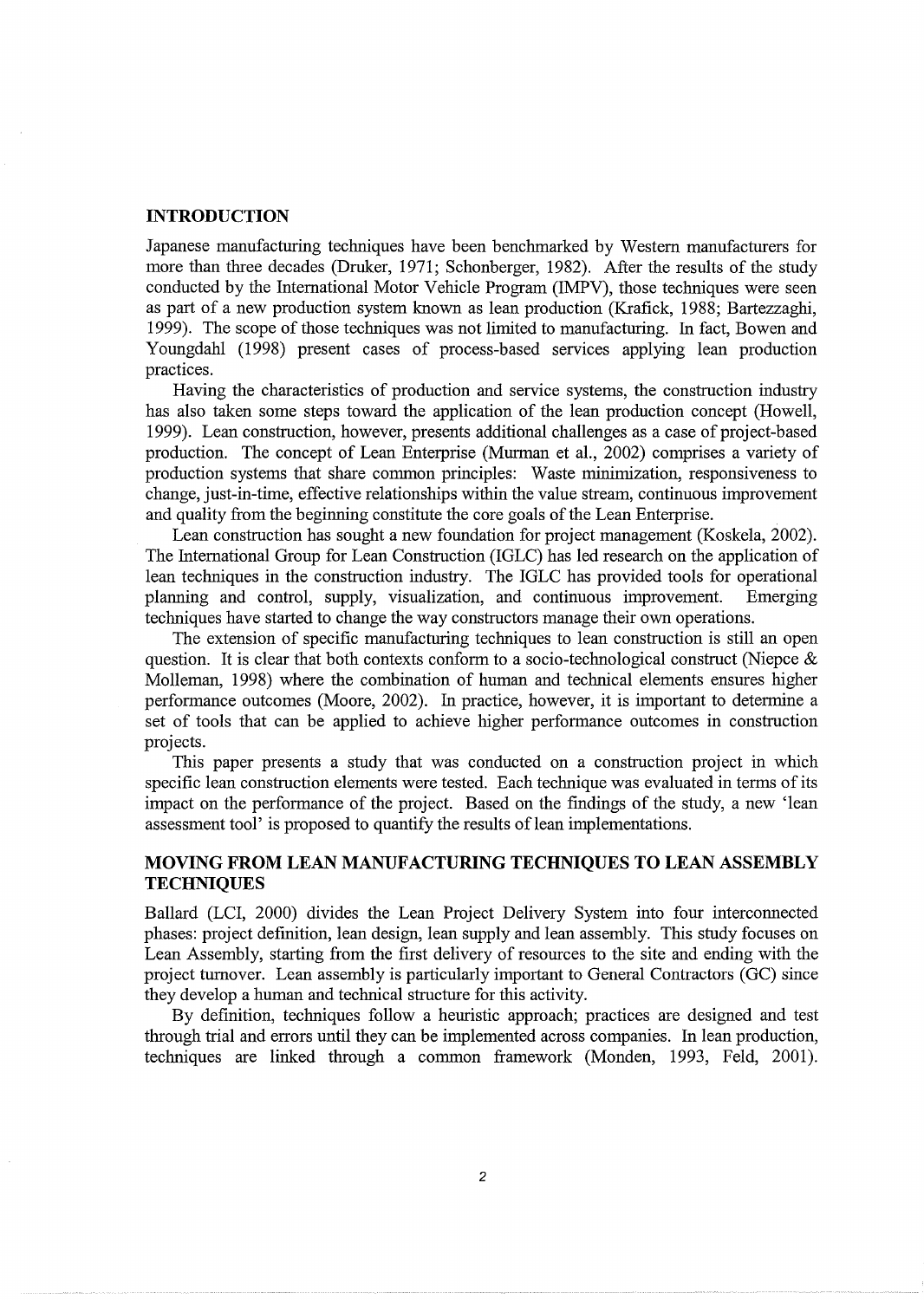Accordingly, Dos Santos (1999) has linked heuristic approaches with the theoretical framework of lean construction. The following approaches apply to Lean Assembly:

#### FLOW VARIABILITY

In lean manufacturing production leveling addresses the impact of flow variability *(Heijunka).* In production leveling, the impact of fluctuating demand levels is controlled by optimizing the sequence of products with minimum batch-sizes. If batches are reduced, demand fluctuations can be managed by making small adjustments to the production volume and resources allocated. Techniques associated with production leveling are: product sequence scheduling, flexible standard operations, multifunctional layout design, and total preventive maintenance.

Lean Construction is largely influenced by flow variability as the late completion of one trade can affect the overall completion time. Last Planner is as a technique that supports the realization of plans (Ballard, The Last Planner, 2000). Last planners are the people accountable for the completion of individual assignments at the operational level. The process starts with the Reverse Phase Schedule (RPS), i.e., a detailed work plan specifying handoffs between trades for each phase (Ballard and Howell, 2003). Based on the RPS, the lookahead schedule provides the activities to be completed during the next weeks and a backlog of ready work. The workflow is controlled by weekly work plans prepared by each planner. If assignments are not completed on time, the planer has to determine the root cause of variance and develop an action plan to prevent future recurrences of the problem.

#### PROCESS VARIABILITY

Autonomation *(Jikoda)* is the notion that defects should not be allowed to flow through the process and immediate action should be taken to prevent those defects at the source. In lean manufacturing, Visual Inspection is a technique that gives back to the workers the autonomy to control their own machines. Whenever they identify defective parts they are allowed to stop the process and identify the root cause. Fail safe *(Poka-yoke)*  devices are used to automatically prevent defects from going to the next process (Shingo, 1985).

Because defects are difficult to find before installation, quality in construction has traditionally been focused on conformance. Lean construction concentrates efforts on defect prevention. Fail-safe actions can be implemented on the job site to ensure first-time quality and optimum toleracing on all assignments (Milberg and Tommelein, 2003).

## **TRANSPARENCY**

In lean manufacturing, any resource that is not contributing to better performance is regarded as waste and, it should be eliminated from the system. The Five S's are a method to identify hidden wastes in plants. Different degrees of housekeeping: sort *(Seiri),straighten (seition),* standardize *(sieso), shine (seiketsu) and sustain (shisuke)*  contribute to eliminate slack in the workplace.

The Five S's in construction seek a transparent jobsite where materials flow efficiently between warehouses and specific jobs in the field (dos Santos, 1998). Since construction has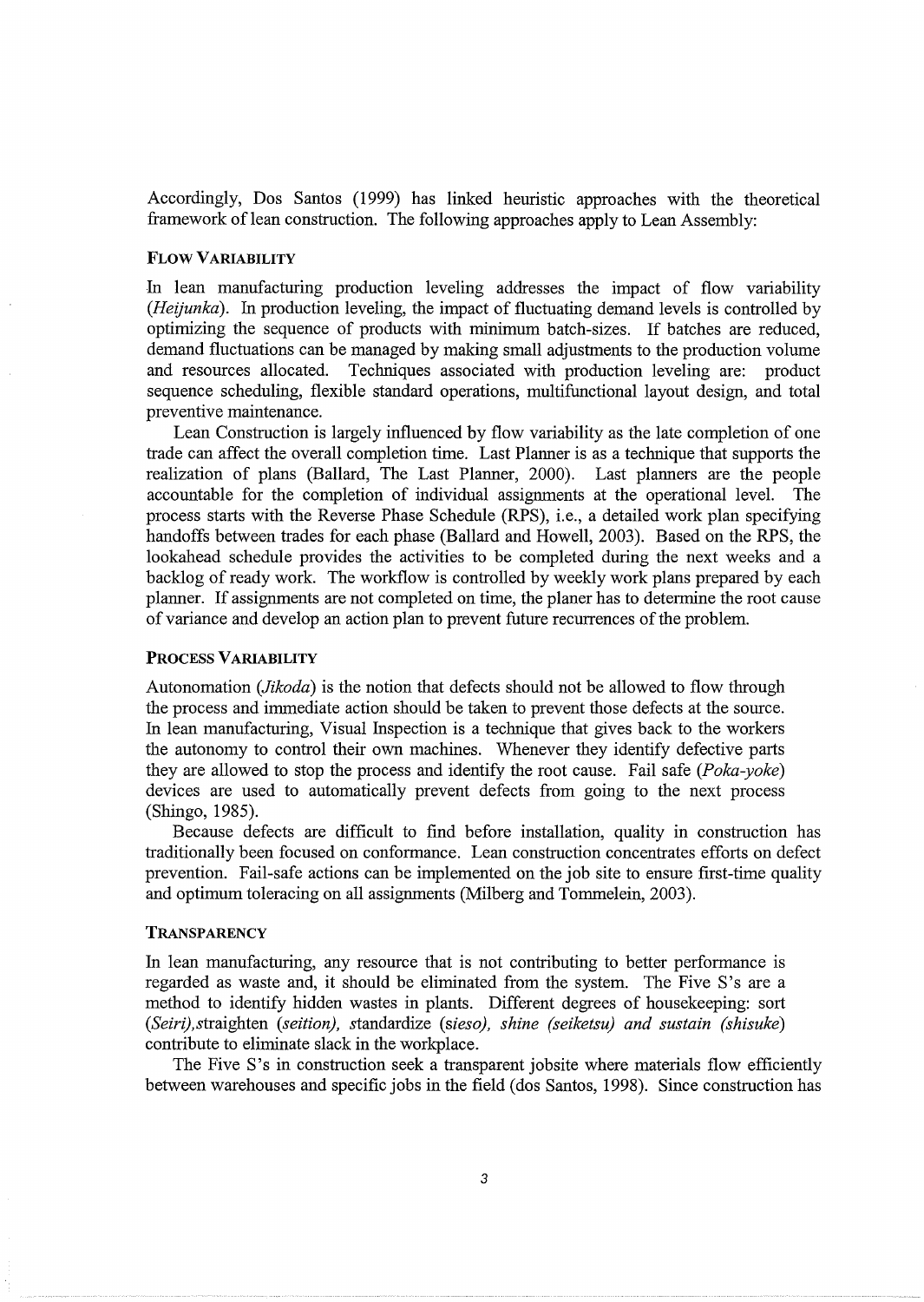mobile workstations, 'Increased visualization' helps identify the work flow on the jobsite and create awareness of action plans on the jobsite (Moser and Dos Santos, 2003).

## CONTINUOUS IMPROVEMENT

Continuous improvement *(Kaizen)* cannot be associated with a specific technique. In fact, all techniques are set to drive continuous improvement by problem-solving focus and creative thinking. However in lean manufacturing, quality circles are an opportunity for workers to actively participate into process improvement. These teams meet periodically to propose ideas for the most relevant problems in the workplace. Quality, maintenance, cost reduction, and safety issues can be worked out by the teams to provide potential solutions for future activities. The benefits of the quality circles are not only the implemented ideas but also the learning process that workers experience.

Daily huddle meetings are used in construction to develop and improve assignments. Based on a set of targets, during daily 'huddle meetings', people give their input on their progress (Mastroianni and Abdelhamid, 2003). At the end of the month new targets are established (Schwaber, 2002). First Run Studies are used to redesign critical assignments (Ballard and Howell, 1997). An operation is examined in detail, bringing ideas and suggestions to explore alternative ways of doing the work. The PDCA cycle (plan, do, check, act) is used to develop the study. *Plan* refers to select work process to study, analyze process steps, and brainstorm how to eliminate steps. *Do* means to try out your ideas on the first run. *Check* is to describe and measure what actually happens. *Act* refers to reconvene the team, and communicate the improved method as the standard to meet. Continuous improvement relies in the best use of the capabilities of the team to develop both individual and joint contributions (West, 1998).

## **OBJECTIVES AND SCOPE OF THE STUDY**

The purpose of this study is to assess the value of different techniques for a general contractor (GC) in Ohio, USA. The General Contractor pursues human and technical learning through the implementation of lean construction. The GC management decided to test six techniques based on previous knowledge of tools implemented in lean construction and lean manufacturing. Those technique are Last planner, Increased Visualization, First Run Studies, Huddle Meetings, The Five S's, and Fail-safe for Quality .A Research Team (RT) monitored the implementation of those techniques in a parking-garage project during a six-month period. Based on the results and the feedback provided by all participants, an overall assessment was prepared and a modification of for future implementations was proposed.

The RT worked with two different teams in the project. The planners team, led by the project manager, was focused on operational planning and included subcontractors as well as the staff. The workers team, led by the foreman, was focused on the improvement activities and included laborers and carpenters as well. One champion for each tool was selected from the GC staff to lead the implementation of one technique. The research team provided reference materials and gather information to monitor the progress on the implementation of the tools.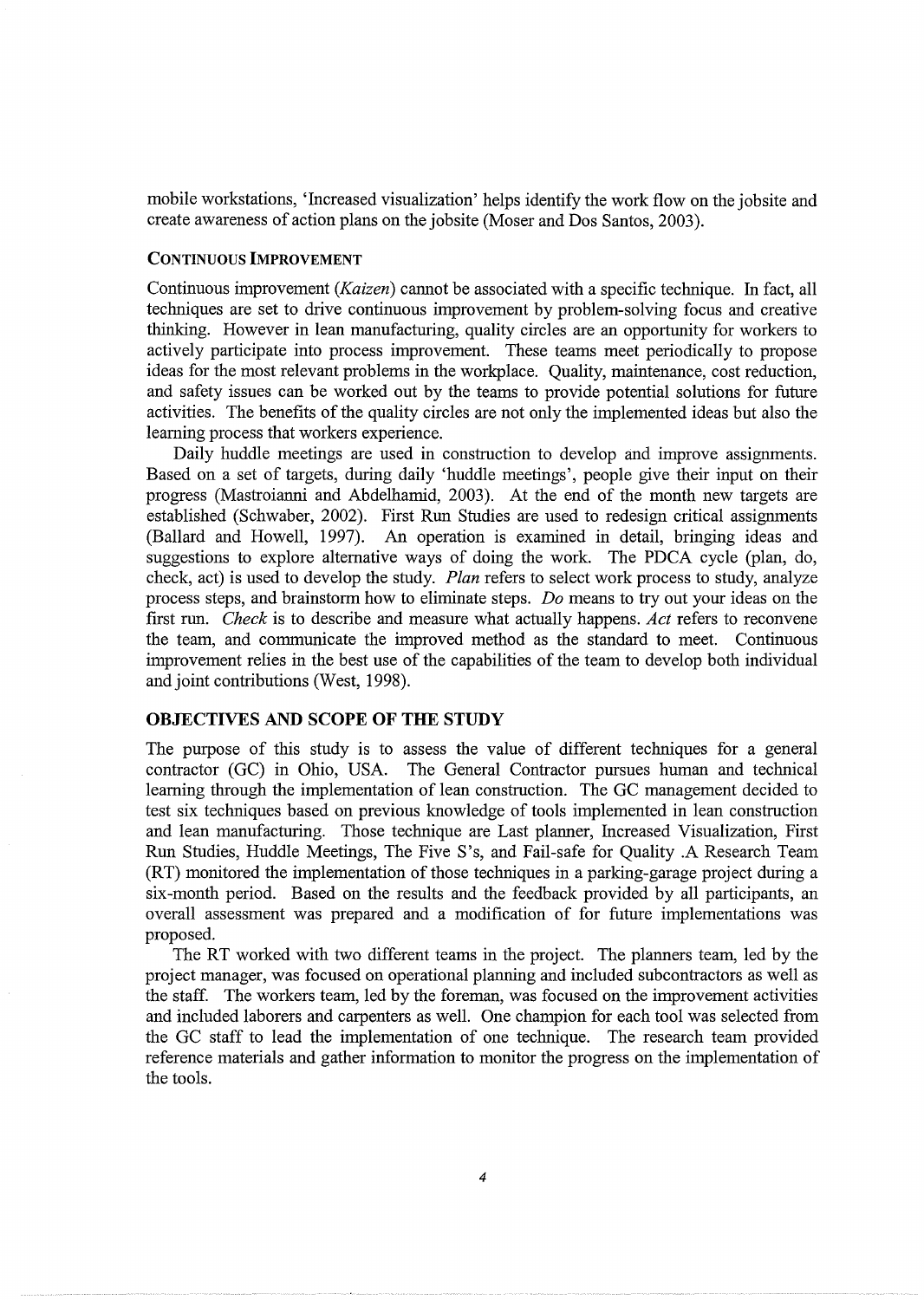## **FINDINGS OF THE STUDY**

#### **LAST PLANNER**

## **Reverse Phase Scheduling**

All subcontractors were encouraged to chart their schedule on wall display using post-it notes Subcontractors could see how their estimations affect the completion time of a particular phase of the project. Within few weeks, last planners started to rely on reverse phase scheduling to estimate activity durations instead of going back to the original master schedule. This setting could not be prepared for all phases; thus, some phases were prepared based on information gathered from previous phases.

## **Six-week lookahead**

The project manager was not familiar with the lookahead schedule, so the RT prepared the first lookahead schedules. Once the project manager realized that the lookahead schedule provides an updated picture of to the assignments to be completed, he started to prepare it regularly. The project manager focused the constraint analysis in material problems. A more inquisitive look at potential constraints would have anticipated some variances during the execution as shown in Figure 1.



Figure 1- Constraints and Variances by Category

## **Variance Analysis**

Cost variance was the only performance indicator at the start of the project, so it was difficult to introduce the variance of assignments as a meaningful performance measure. When assignments were not completed on time, the project manager provided the immediate cause, e.g., weather conditions or scheduling. By the end of the study, the project manager was able to identify the root causes of variances and set action plans.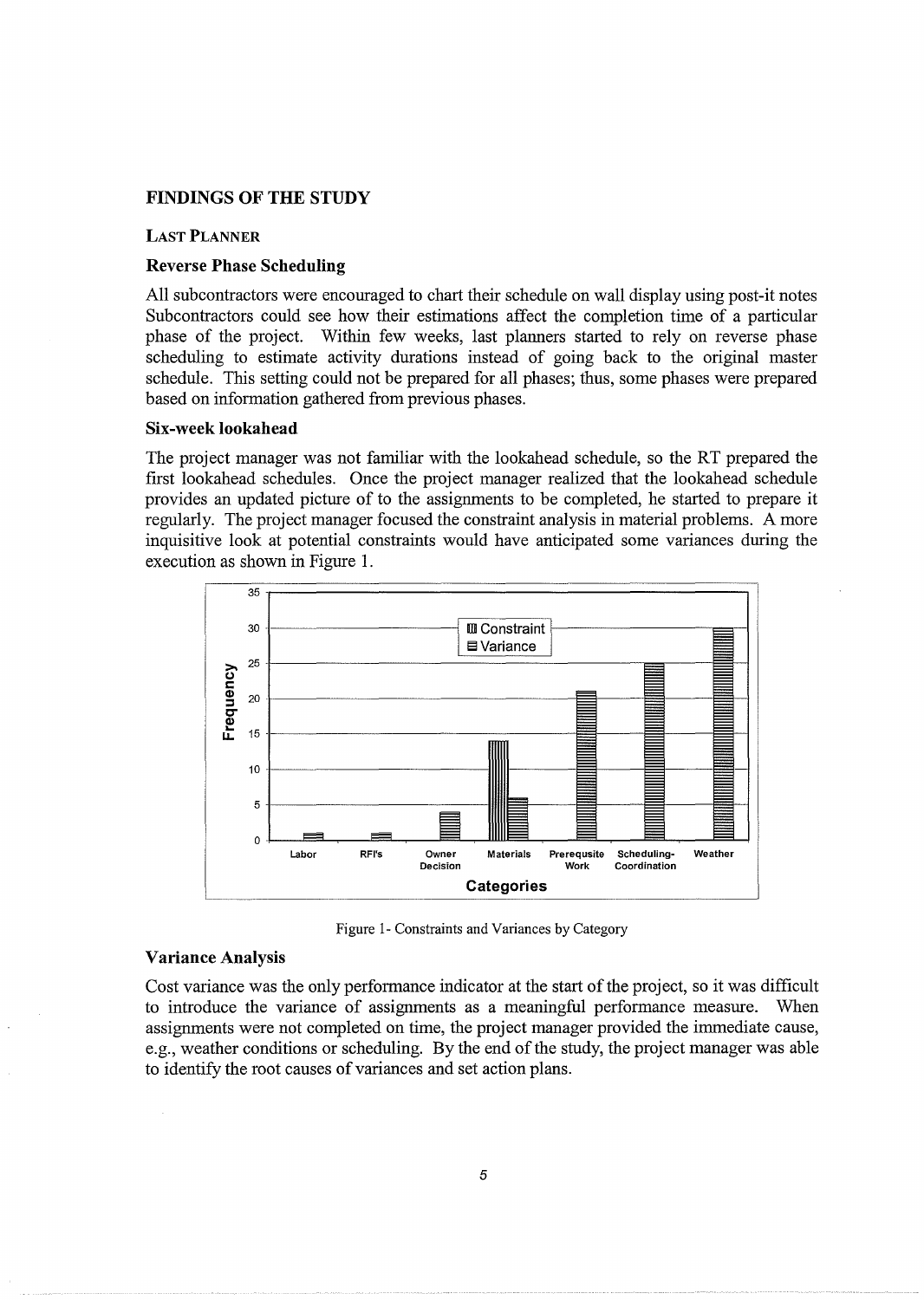## PPC CHARTS

The research team prepared the Percentage Plan Completed (PPC) Charts at two levels: Project and Subcontractor PPC Charts. Subcontractors were concerned about their weekly PPC value, so they tried to improve the quality of their own assignments. By the end of the study, the project staff prepared the PPC Charts and posted them in the trailer.

## INCREASED VISUALIZATION

## Commitment charts

The GC's Vice President addressed the project personnel to emphasize the importance of their safety to the company. The attendees were asked to give examples on how to maintain safety practices on the jobsite. The end result was a commitment pledge that was signed by all employees and posted in the trailer throughout the project.

## Mobile signs

The project personnel provided their input on the design of the safety signs. After a brainstorming session, mobile signs were designed and later posted on various areas of the site. Most of them used colorful and funny expressions to attract the attention of all people on the jobsite.

## Project milestones

The project personnel were not regularly informed on completion dates at the beginning of study. Once the signs were designed, completion dates were plotted and posted floor by floor throughout the project. At the end of the study, most workers stated that they were more involved in the execution of the project.

#### HUDDLE MEETINGS

#### All-foreman meeting

An informal meeting for all foremen was replaced with the Weekly Work Plan Meeting. The meeting focused on the completion of the assignments for the following week. The discussions during the meetings were essential to address overlapping activities and to identify potential problems on the jobsite. Actions agreed to at the meetings were recorded in minutes and reviewed the following week.

## Start of the day meeting

Project personnel were meeting at the beginning of each workday for five to ten minutes to review the work to be done. Scheduling, safety and housekeeping were the most common issues during these meetings Based on surveys, at least 67% of the workers found value in the meetings. Not more than 42% of the workers provide some feedback during the meetings. Most of them stated that they are more likely to talk directly to their foremen during the day.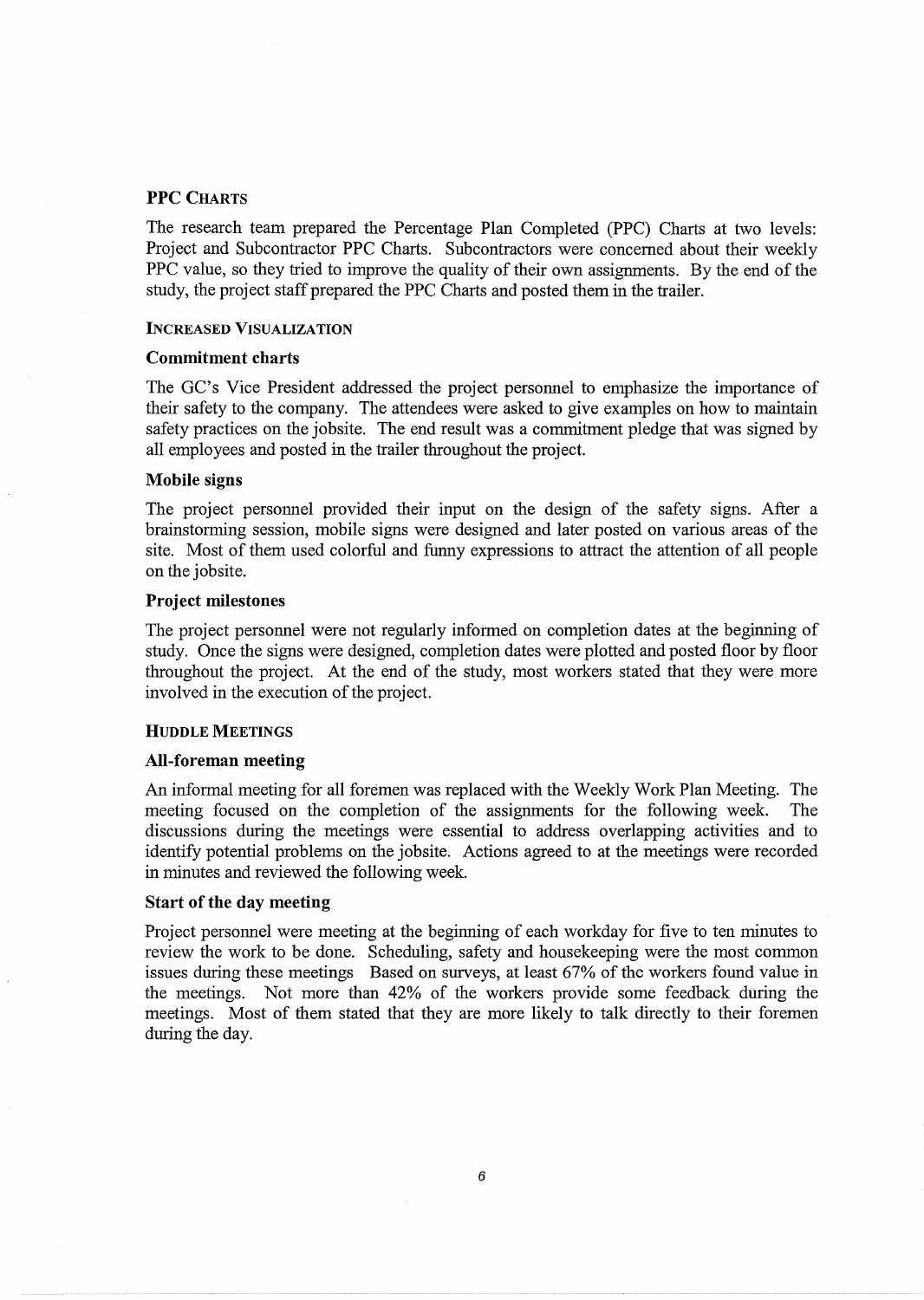## **First Run Studies (Plan, Do, Check, Act)**

## **Plan**

Two assignments were selected with input from the foreman, superintendent, and project manager. The first study was on bumper walls and the second on construction joints. Bumper walls were chosen due to the high cost of the activity, and construction joints were selected because of the high variability of the activity.

## **Do**

Assignments were documented with video shooting and productivity studies. One flaw in the documentation was that most of the input came from the foreman and not from the crew. The crew was focused exclusively on the completion of the task. The description of the activities could have been more detailed with input from the crew.

## **Check**

The work performed was checked in a formal meeting attended by the project manager, the foreman, and the crew. The research team led the meetings, looking for potential improvements and learning opportunities. Most of the participants tried to give their best suggestions on what can be improved for the next repetition of the assignment.

## **Act**

Ideas suggested during the meetings were tested by the same crew, with support from the project manager and the foreman. The results showed more than 38% reduction in the cost of crash walls and 73% reduction in the cost of construction joints after the studies were completed. The actions implemented included new methods, changes in the composition of the crew, and a better sequence of activities.

## FIVES's

## **Sort**

The first level of housekeeping consisted of separating material by reference and placing materials and tools close to the work areas with consideration of safety and crane movements.

## **Straighten**

The next step required to pile materials with a regular pattern and place tools in gangboxes. Each subcontractor took responsibility for specific work areas on the jobsite.

## **Standardize**

The next level included the preparation of a material layout design. The layout contained key information of each work activity on the jobsite. The visual workplace helped locate incoming material, reduce crane movements and reduce walking distance for the crews.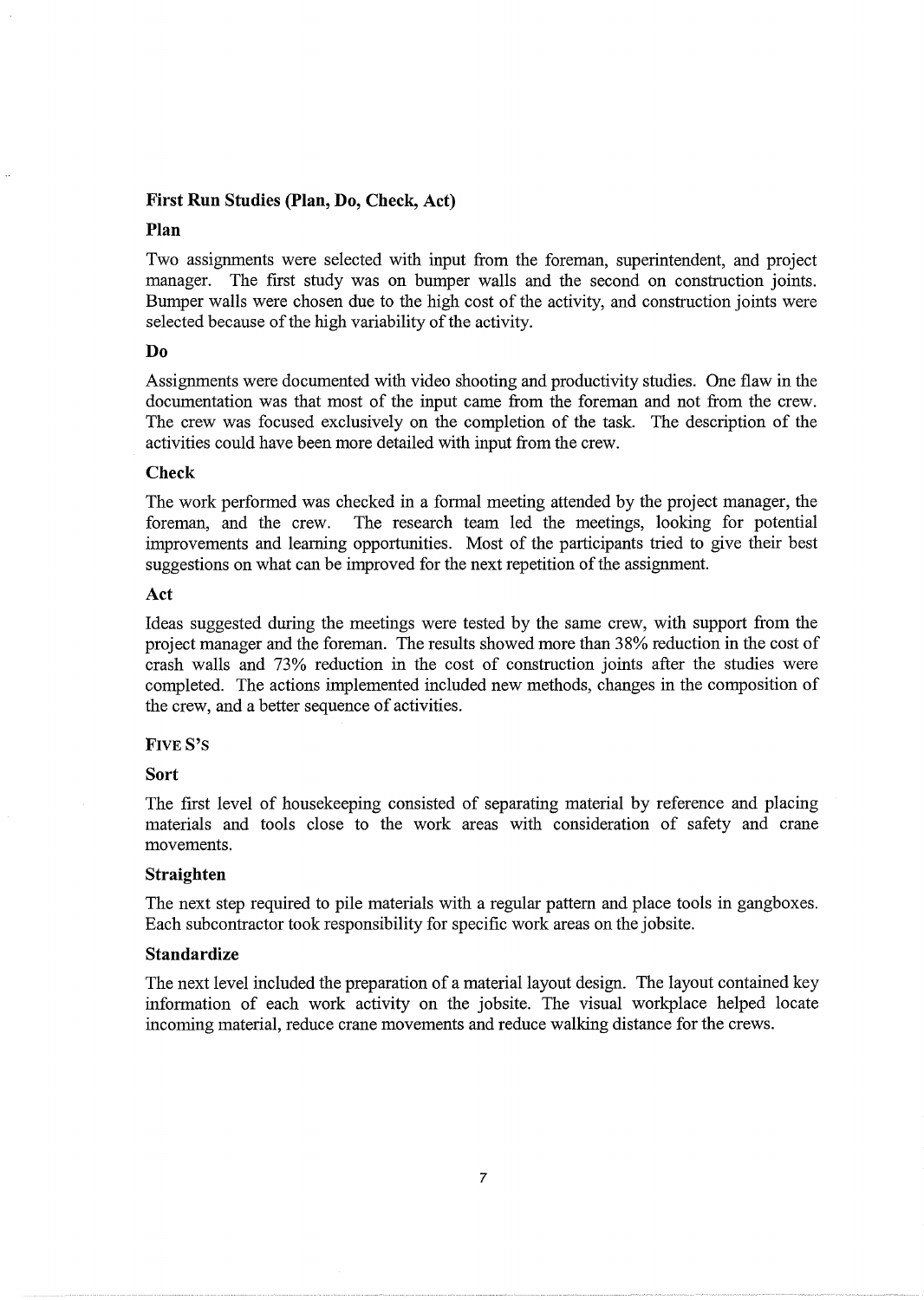## Shine

The next step consisted of keeping a clean jobsite. Workers were encouraged to clean workplaces once the activity had been completed. A housekeeping crew was set to check and clean hidden areas on the job site.

## Sustain

The final level of housekeeping sought to maintain all previous practices throughout the project. At the end of the project, this level was not fully achieved, in part because the project personnel did not view housekeeping as a continuous effort, and they have to be reminded frequently of housekeeping practices.

## FAIL SAFE FOR QUALITY

## Check for quality

An overall quality assessment was completed at the beginning of the project. Most quality issues could be addressed by standard practices, and it seemed there was little room for improvement. During the execution of the project, however, some critical items appear. A new vibration method for shear walls was suggested and implemented by the superintendent of the project.

## Check for safety

Safety was tracked with Safety Action Plans, i.e., a list of main risk items prepared by each crew. Potential hazards were studied and explored during the job. Most hazards such as eye injuries, falls and trips, and hearing loss have standard countermeasures; however, in practice, workers have to be reminded of safety practices.

# LEAN ASSESSMENT TOOL FOR CONSTRUCTION PROJECTS

The Lean Assessment Tool was developed to compare the implementation of each technique Similar assessment tools have been developed in lean manufacturing (Soriano-Meier and Forrester, 2002; Sánchez and Pérez, 2001) as well as in lean construction (Diekmann et al., 2003). The assessment tool is based on a checklist of lean construction practices. This checklist is introduced in Table 1. Each tool is split by specific elements essential for a successful implementation. Instead of assigning a single score for each element, management defined some criteria (knowledge, communication, interaction with other tools) to quantify the implementation. The champion of each tool completed the checklist with the support of the research team.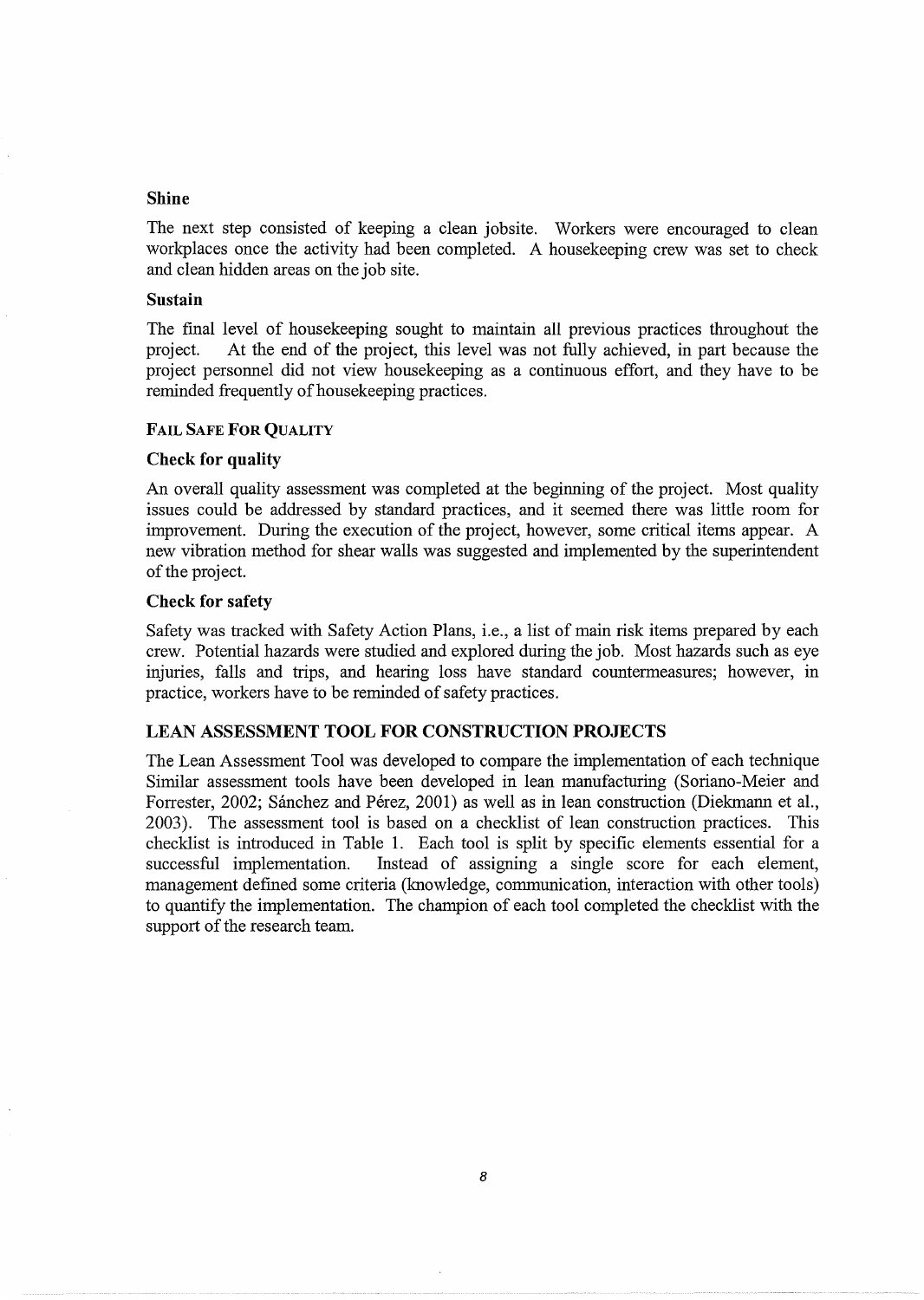|  |  | Table 1: Lean Implementation Tool |  |
|--|--|-----------------------------------|--|
|--|--|-----------------------------------|--|

 $\bar{\beta}$ 

| <b>Scope</b> | <b>Technique</b> | <b>Requirements</b>      | Criteria / Change         |                  |
|--------------|------------------|--------------------------|---------------------------|------------------|
| Flow         | Last Planner     | <b>Reverse Phase</b>     | Pull approach             | ↑                |
| variability  |                  | Scheduling               | Quality                   |                  |
|              |                  | Six-week lookahead       | Knowledge                 | 1<br>1<br>1      |
|              |                  | Weekly work Plan         | Communication             |                  |
|              |                  | Reasons for Variance     | Relation with other tools | Ť                |
|              |                  | <b>PPC Charts</b>        |                           |                  |
| Process      | Fail Safe for    | Check for quality        | Actions on the jobsite    | $\uparrow$       |
| Variability  | Quality          | Check for safety         | Team effort               | $\uparrow$       |
|              |                  |                          | Knowledge                 | $\dot{\uparrow}$ |
|              |                  |                          | Communication             | $\uparrow$       |
|              |                  |                          | Relation with other tools |                  |
| Transparency | Five S's         | Sort                     | Actions on the jobsite    | $\uparrow$       |
|              |                  | Straighten               | Team effort               | 1<br>1           |
|              |                  | Standardize              | Knowledge                 |                  |
|              |                  | Shine                    | Communication             | ↑                |
|              |                  | Sustain                  | Relation with other tools |                  |
|              | Increased        | <b>Commitment charts</b> | Visualization             | $\uparrow$       |
|              | visualization    | Safety signs             | Team effort               |                  |
|              |                  | Mobile signs             | Knowledge                 |                  |
|              |                  | Project milestones       | Communication             |                  |
|              |                  | <b>PPC Charts</b>        | Relation with other tools |                  |
| Continuous   | Huddle           | All foreman meeting      | Time spent                |                  |
| improvement  | Meetings         | Start of the day meeting | Review work to be done    | ↑<br>↑           |
|              |                  |                          | <b>Issues Covered</b>     |                  |
|              |                  |                          | Communication             | $\uparrow$       |
|              |                  |                          | Relation with other tools |                  |
|              | <b>First Run</b> | Plan                     | Actions on the jobsite    | ↑                |
|              | <b>Studies</b>   | Do                       | Team effort               |                  |
|              |                  | Check                    | Knowledge                 |                  |
|              |                  | Act                      | Communication             |                  |
|              |                  |                          | Relation with other tools |                  |

 $\hat{\boldsymbol{\beta}}$ 

 $\cdot$ 

Each item is rated in a linguistic scale with six values: none (N), very low (VL), low (L), moderate (M), high (H) and very high (VH). A sample of the assessment format is shown in Figure 2.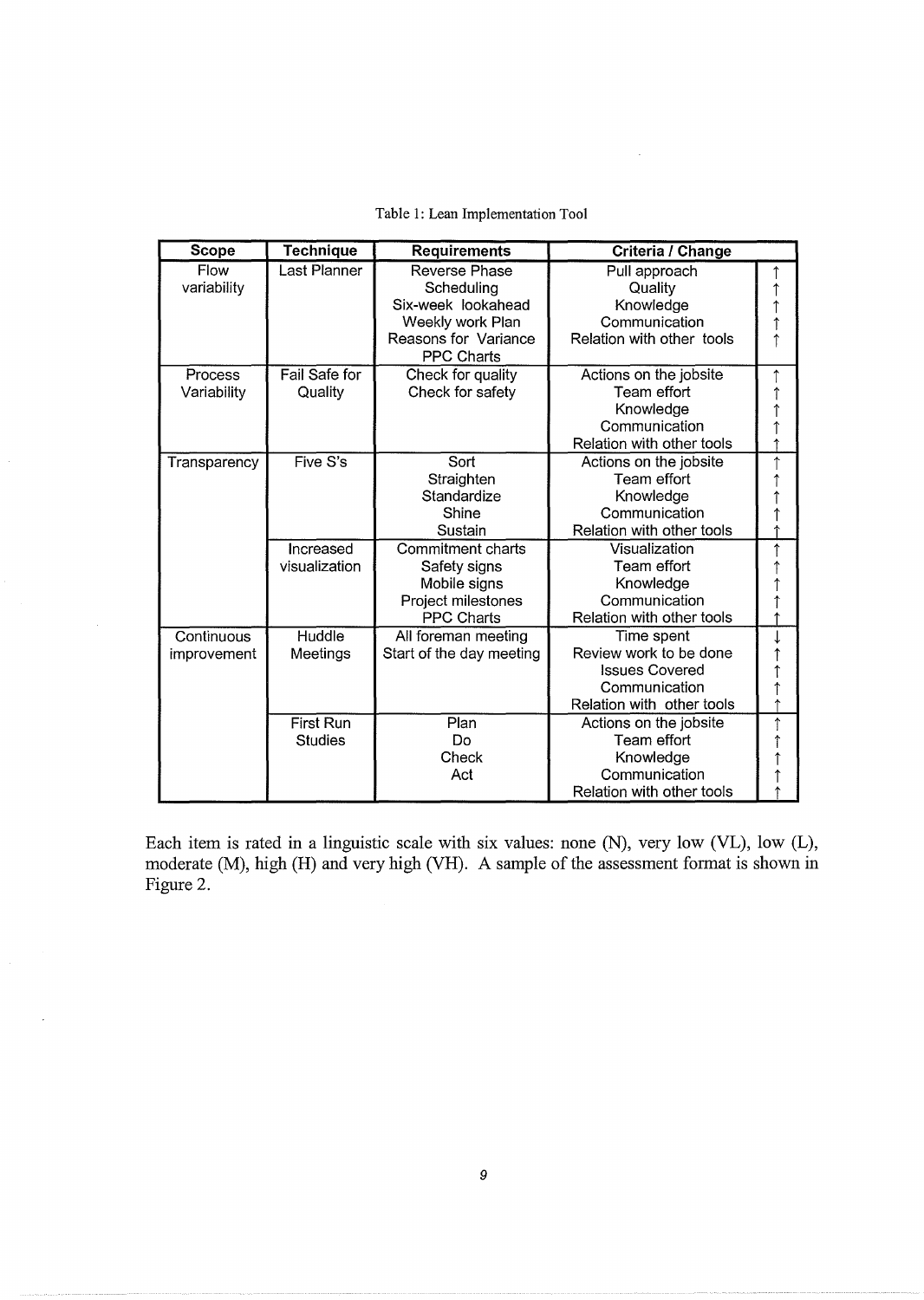# **Tool: Last Planner**

 $\bar{\mathcal{A}}$ 

| <b>Initial State</b>                            |                  |              |              |                      |                              |                                                                                                                                                                               |              |
|-------------------------------------------------|------------------|--------------|--------------|----------------------|------------------------------|-------------------------------------------------------------------------------------------------------------------------------------------------------------------------------|--------------|
| <b>Criteria</b>                                 | 1                | $\mathbf{2}$ | 3            | 4                    | 5                            | Initial Date: 8/25/2003                                                                                                                                                       |              |
| Items                                           | Pull<br>approach | Quality      | Knowledge    | Communication        | Relation with<br>other tools | <b>Description</b>                                                                                                                                                            | <b>Score</b> |
| <b>Reverse Phase</b><br><b>Scheduling (RPS)</b> | Low $(4)$        | Low(4)       | Very Low (2) | Moderate (6)         | None (0)                     | Planners were not familiar with RPS.                                                                                                                                          | 4.0          |
| Six-week<br>lookahead (6WLA)                    | Low $(4)$        | Low $(4)$    | Very Low (2) | Moderate (6)         | None (0)                     | The Project Manager was not familiar<br>with 6WLA.                                                                                                                            | 4.0          |
| Weekly work<br>Plan (WWP)                       | Low $(4)$        | Low $(4)$    | Very Low (2) | Moderate (6)         | None (0)                     | A weekly meeting was conducted to<br>review future work without any formal<br>settina.                                                                                        | 4.0          |
| Analysis of reasons<br>for variance (ARV)       | Low $(4)$        | Low $(4)$    | None (0)     | Moderate (6)         | None (0)                     | Performance was measured in terms<br>of cost at the project level. Variances<br>were undocumented                                                                             | 5.2          |
| <b>PPC Charts</b>                               | Low(4)           | Low $(4)$    | Very Low (2) | Moderate (6)         | None (0)                     | There were no Performance Charts<br>posted in the trailer.                                                                                                                    | 4.0          |
|                                                 |                  |              |              |                      |                              | <b>Average Score</b>                                                                                                                                                          | 4.2          |
|                                                 |                  |              |              | <b>Current State</b> |                              |                                                                                                                                                                               |              |
| <b>Criteria</b>                                 | 1                | $\mathbf{2}$ | 3            | 4                    | 5                            | <b>Current Date: 1/15/2004</b>                                                                                                                                                |              |
| <b>Items</b>                                    | Pull<br>approach | Quality      | Knowledge    | Communication        | Relation with<br>other tools | <b>Description</b>                                                                                                                                                            | <b>Score</b> |
| <b>Reverse Phase</b><br>Scheduling (RPS)        | Very High (10)   | High (10)    | Moderate (6) | High (10)            |                              | Each planner relies on RPS to<br>estimate actual durations. However,<br>Moderate (6) the RPS was not conducted for all<br>phases of the project.                              | 7.6          |
| Six-week<br>lookahead (6WLA)                    | High (10)        | High (10)    | High (10)    | High (10)            | Moderate (6)                 | The project manager prepares the<br>6WLA regularly. The contraint<br>analysis is limited to material<br>problems.                                                             | 7.6          |
| Weekly work<br>Plan (WWP)                       | High (10)        | High (10)    | High (10)    | Very High (10)       | Moderate (6)                 | Planners prepare the work for the<br>following week, estimate the duration<br>of each activity and communicate<br>openly in the meeting                                       | 8.0          |
| Analysis of reasons<br>for variance (ARV)       | Moderate (6)     | Moderate (6) | Moderate (6) | Low $(4)$            |                              | The project manager reviews<br>performance and identifies the main<br>Moderate (6) reasons for variance. ARV is not<br>consistent with the constraint analysis<br>at the 6WLA | 5.6          |
| <b>PPC Charts</b>                               | High (10)        | High (10)    | Moderate (6) | High (10)            | Moderate (6)                 | The staff prepares the PPC Charts                                                                                                                                             | 7.2          |
|                                                 |                  |              |              |                      |                              | <b>Average Score</b>                                                                                                                                                          | 7.2          |

## Figure 2 - Lean assessment format

Three measures were taken during the project. The first measure was the initial state during the first week of the study. The second measure was a target value set by each champion. The third measure was the final level of implementation at the end of the study. An average score was calculated converting the linguistic scale to numbers from 0 to 10. Figure 3 shows a summary of the scores for each tool. The purpose of this figure is to provide management with a simplified way to assess the progress of implementation.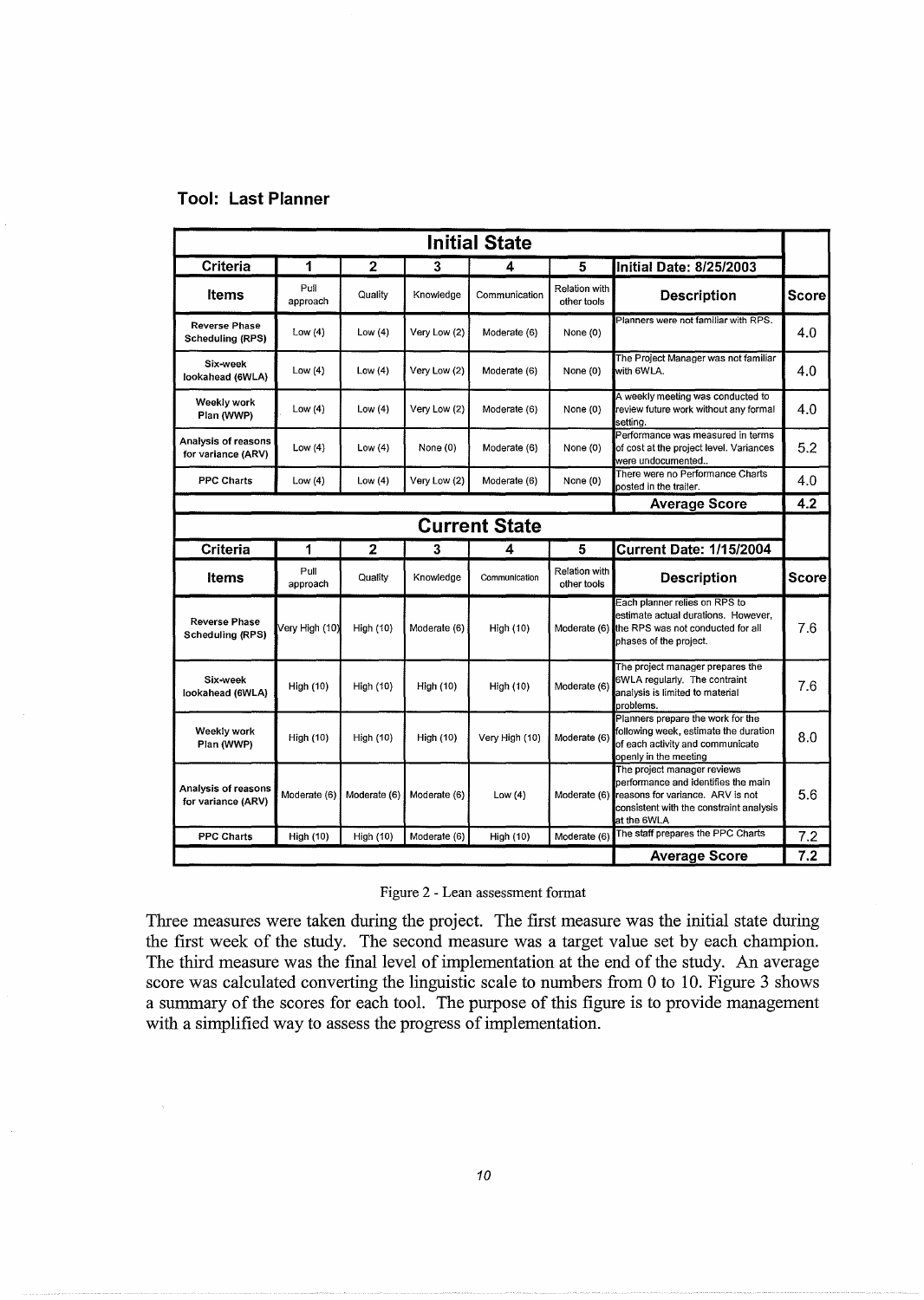

Figure 3: Lean Assessment Tool

The lean construction assessment shows an improvement at the end of the study in most of the lean elements. Last Planner is ready to be implemented in future projects with more emphasis on variance analysis. Increased Visualization is ready to be implemented focusing not only in safety but also in quality and housekeeping. Daily Huddle Meetings are ready to be implemented with some modifications: reduced frequency of meetings (two or three times a week) and smaller groups (less than ten people). The First Run Studies needs some modifications before future implementations. The project manager has to lead the process, setting activities to be documented and reviewing them on a monthly basis. The Five S's require a different approach: an awareness program and some disciplinary actions. Fail-Safe for Quality needs to use some indicators such as Quality-at-the Source (Massoresky et. al., 2002) and Percentage of Safe Work (Saurin et. al., 2002) that quantify the performance of subcontractors and crews. The GC also realizes that it needs to combine training and additional support for the project's team to expect further benefits from the implementation of the proposed techniques.

## **CONCLUSION**

The benefits of the implementation were tangible: the project was under budget, three weeks ahead of schedule, and subcontractors were more satisfied with the relationship between them and the GC. The average PPC value was 76%, twenty points above the initial performance. No major injuries occurred during the project and the incident rate was below similar projects in the company. Most the planners associate the performance of the project with the implementation of the techniques and they would like to continue with most of the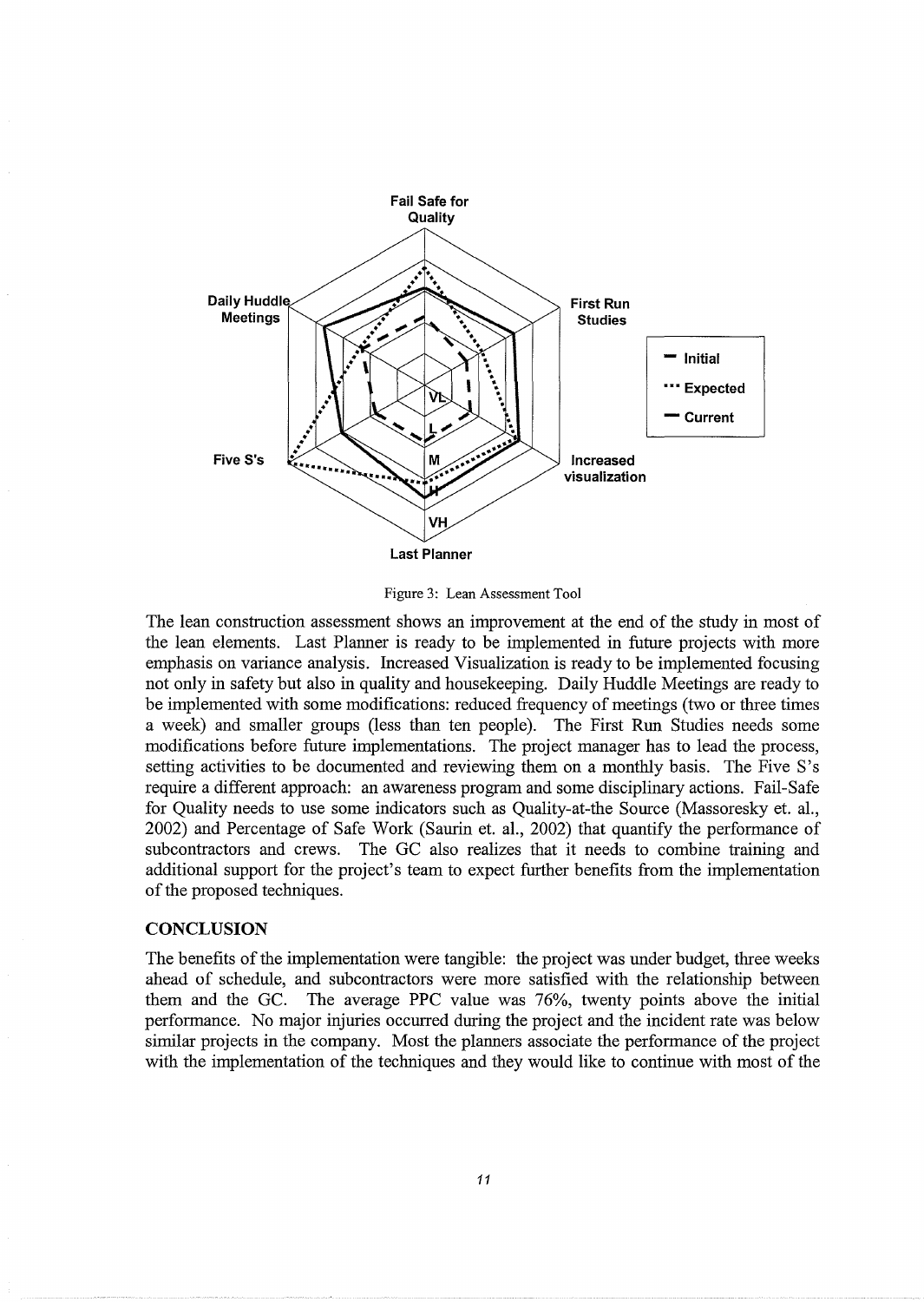practices. In particular, they enjoyed the learning process involved in the new approach of lean construction.

The proposed tool could be used as a self-assessment instrument for tracking the nonfinancial improvements in any project. The set of techniques included could be modified or extended to fit the interests of a particular company. The tool should be led by the Project Manager with the support of the staff members, who are the champions of different techniques. The company is now extending the implementation of some of these tools to other projects and is considering the proposed assessment tool as part of an ERP implementation.

Further research is required to validate this approach. A cross-sectional study should demonstrate the association between higher level of leanness and better performance outcomes. A longitudinal study should show the long-term effects of intangible benefits such as know-how and personnel growth on business performance.

## **REFERENCES**

- Ballard, G., (2000). "Lean Project Delivery System", LCI White Paper-8. Lean Construction Institute, <http:/ /www.leanconstruction.org> (accessed 5/15/04).
- Ballard, G., (2000). The last planner system of production control. Ph.D. Thesis, University of Birmingham, Birmingham, United Kingdom, <http://www.leanconstruction.org/> (accessed 5/15/04).
- Ballard, G., and Howell, G., (1997). "Implementing lean construction: improving downstream performance", Lean Construction, Alarcon, L. (ed). A. A. Balkema, Rotterdam, The Netherlands, 111-125.
- Ballard, G., and Howell, G., (2003). "An update on last planner", Proceedings of the Annual Conference (IGLC-11). International Group for Lean Construction, Blacksburg, VA., <http://strobos.cee.vt.edu/IGLC11> (accessed 5/15/04).
- Bartezzaghi, E., (1999). "The evolution of production models: is a new paradigm emerging?", International Journal of Operations and Production Management, 19(2), 229-250.
- Bowen, D., and Youngdahl, W., (1998). "The Lean Service: in defense of a production line approach", International Journal of Service Industry Management, 9(3), 207-225.
- Diekmann, J., Balonick, J., Kreweld, M., and Troendle, L., (2003). "Measuring Lean Conformance", Proceedings of the Annual Conference (IGLC-11). International Group for Lean Construction, Blacksburg, VA., <http://strobos.cee.vt.edu/IGLC11> (accessed 5/15/04).
- dos Santos, A., (1999). Application of flow principles in the production management of construction sites. Ph.D. Thesis, University of Salford, Saldord, UK, <http://www.cesec.ufpr.br/~asantos/PapersAdobe/papers.htm?> (accessed 5/15/04).
- dos Santos, A., Powell, J., Sharp, J., and Formoso, C., (1998). "Principle of transparency applied in construction", Proceedings of the Annual Conference (IGLC-6) by C. Formoso (ed.). International Group for Lean Construction, Guaruja, Brazil, 16-23.
- Drucker, P., (1971). "What we can learn from Japanese management", Harvard Business Review, March-April, 110-122.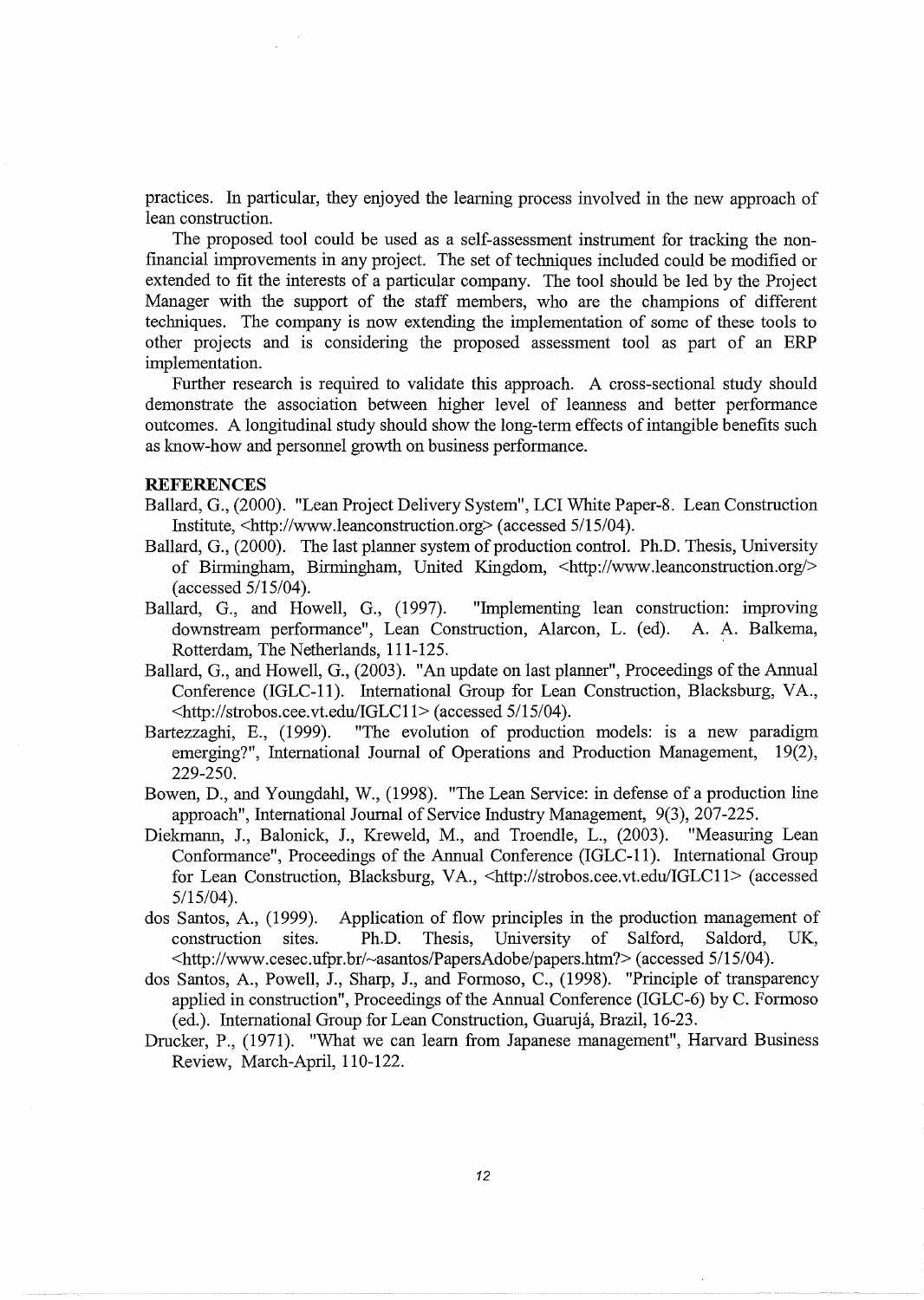- Feld, W., (2001). Lean Manufacturing: Tools, Techniques and How to Use Them. St. Lucie Press, Boca Raton, FL.
- Howell, G., (1999). "What is lean Construction?", Proceedings of the Annual Conference (IGLC-7) by I. Tommelein (ed.). International Group for Lean Construction, Berkeley, CA, 1-10.
- Koskela, L., (2002). "The theory of project mananagement: explanation to novel methods", Proceedings of the Annual Conference (IGLC-10) by C. Formoso and G. Ballard (eds.).<br>International Group for Lean Construction. Gramado. Brazil. International Group for Lean Construction, Gramado, Brazil, <http://www.cpgec.ufrgs.br/norie/iglc10/papers/index.htm> (accessed 5/15/04).
- Krafcik, J., (1988). "Triumph of the lean production system", Sloan Management Review, 30(1), 41-52.
- Marosszeky, M., Thomas, R., Karim, K., Davis, S. and McGeorge, D., (2002). "Quality Management Tools for Lean Production: From Enforcement to Empowerment", Proceedings of the Annual Conference (IGLC-10) by C. Formoso and G. Ballard (eds.). International Group for Lean Construction, Gramado, Brazil, <http://www.cpgec.ufrgs.br/norie/iglc10/papers/index.htm> (accessed 5/15/04).
- Mastroianni, R., Abelhamid, T., (2003). "The challenge: the impetus for change to lean project delivery", Proceedings of the Annual Conference (IGLC-11). International Group for Lean Construction, Blacksburg, VA., <http://strobos.cee.vt.edu/IGLC11> (accessed 5/15/04).
- Milberg, C., and Tommelein, I., (2003). "Role of tolerances and process capability data in product and process design integration", Proceedings of the Construction Research Congress. The ASCE, the Honolulu, HI,

<http://www.ce.berkeley.edu/~tommelein/tommelein \_pub.htrnl> (accessed 5/15/04 ).

- Monden, Y., (1993). Toyota Production System: an Integrated Approach to Just-In-Time. Industrial Engineering and Management Press, Norcorss, GA.
- Moore, D., (2002). Project management: designing effective organizational structures in construction. Blackwell Science, Oxford, UK.
- Moser, L., and dos Santos, A., (2003). "Exploring the role of visual controls on mobile cell manufacturing: a case study on drywall technology", Proceedings of the Annual Conference (IGLC-11 ). International Group for Lean Construction, Blacksburg, VA., <http://strobos.cee.vt.edu/IGLC11> (accessed 2/1/04).
- Murman, E., Allen, T., Bozdogan, K., Cutcher-Gershenfeld, J., McManus, H., Nightingale, D., Rebentishch, E., Shileds, T., Stahl, F., Walton, M., Warmkessel, J. Weiss, S., and Windall, S., (2002). Lean Enterprise Value: insights from MIT's Lean Aerospace Initiative. Palgrave, New York, NY.
- Niepce, W, and Molleman, E., (1998). "Work design issues in lean production from a sociotechnical systems perpective: neo-Taylorism or the next step in sociotechnical design?", Human Relations, 51(3), 259-287.
- Sánchez, A., and Pérez, M., (2001). "Lean indicators and manufacturing strategies", International Journal of Operations & Production Management, 21(11), 1433-1451.
- Saurin, T., Formoso, C., Guimarães, L., and Soares, A., (2002). "Safety and Production: An integrated planning and control model", Proceedings of the Annual Conference (IGLC-10) by C. Formoso and G. Ballard (eds.). International Group for Lean Construction,